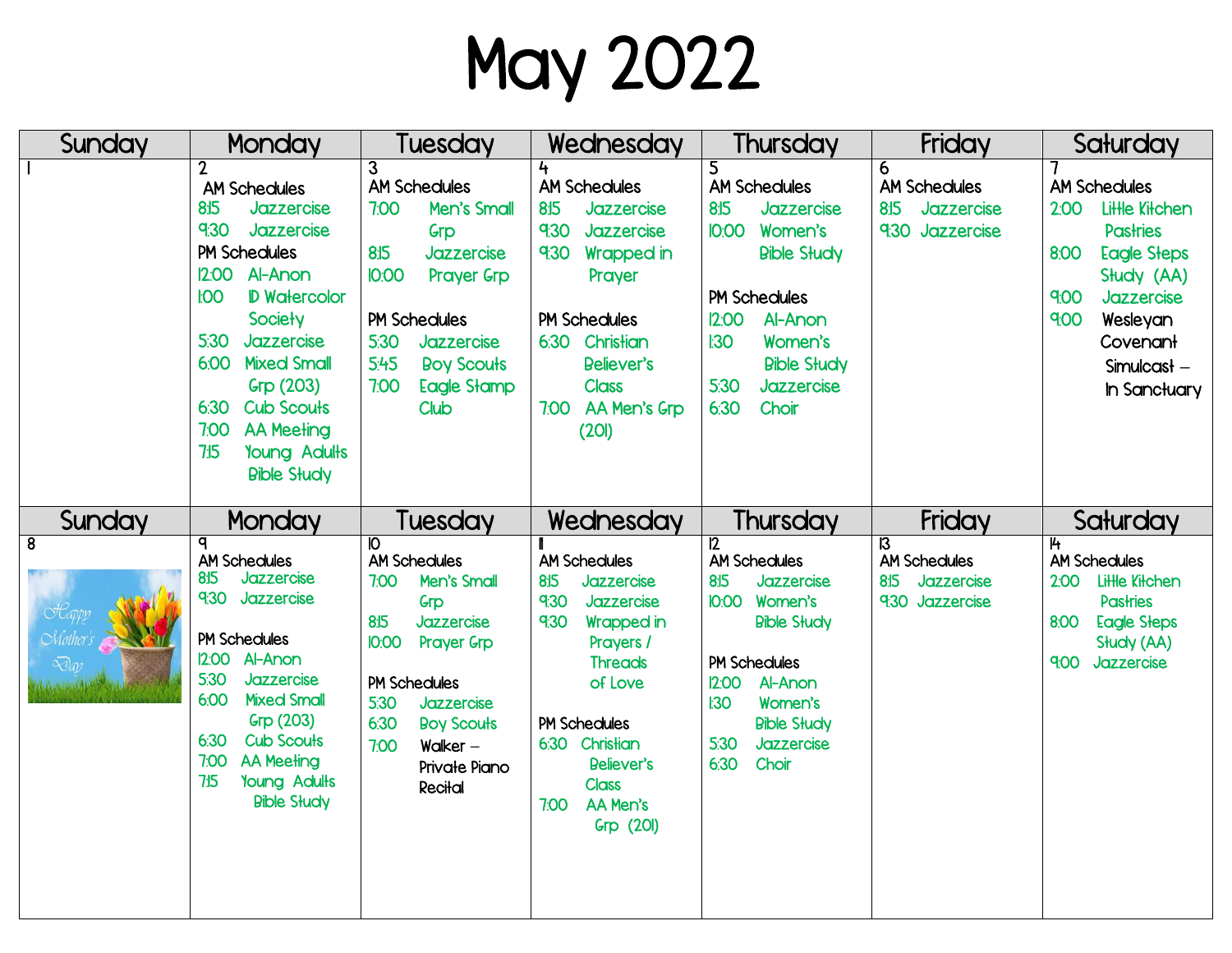| Sunday                                                                                                                                                                  | Monday                                                                                                                                                                                                                                                                                                                                                    | Tuesday                                                                                                                                                                                                                                     | Wednesday                                                                                                                                                                                                                           | Thursday                                                                                                                                                                                                                                                                         | Friday                                                                             | Saturday                                                                                                                                                                                         |  |
|-------------------------------------------------------------------------------------------------------------------------------------------------------------------------|-----------------------------------------------------------------------------------------------------------------------------------------------------------------------------------------------------------------------------------------------------------------------------------------------------------------------------------------------------------|---------------------------------------------------------------------------------------------------------------------------------------------------------------------------------------------------------------------------------------------|-------------------------------------------------------------------------------------------------------------------------------------------------------------------------------------------------------------------------------------|----------------------------------------------------------------------------------------------------------------------------------------------------------------------------------------------------------------------------------------------------------------------------------|------------------------------------------------------------------------------------|--------------------------------------------------------------------------------------------------------------------------------------------------------------------------------------------------|--|
| 15<br><b>AM Schedules</b><br>930 Biblical Conflict<br>Class-<br>Meet in Music<br><b>Rm</b>                                                                              | $\overline{6}$<br><b>AM Schedules</b><br>8:15<br>Jazzercise<br>9:30<br>Jazzercise<br><b>PM Schedules</b><br><b>12:00 Al-Anon</b><br>5:30<br>Jazzercise<br>6:00<br><b>Mixed Small</b><br>Grp (203)<br><b>Cub Scouts</b><br>6:30<br>7:00<br><b>AA Meeting</b><br>7:15<br><b>Young Adults</b><br><b>Bible Słudy</b>                                          | $\mathsf I$<br><b>AM Schedules</b><br>Men's Small<br>7:00<br>Grp<br>8:15<br>Jazzercise<br><b>IO:00</b><br><b>Prayer Grp</b><br><b>PM Schedules</b><br>5:30<br><b>Jazzercise</b><br>5:45<br><b>Boy Scouls</b><br>7:00<br>Eagle Stamp<br>Club | $\overline{8}$<br><b>AM Schedules</b><br>8:15<br><b>Jazzercise</b><br>9:30<br>Jazzercise<br>9:30<br>Wrapped in<br>Prayer<br><b>PM Schedules</b><br>6:30<br>Christian<br>Believer's<br><b>Class</b><br>7:00<br>AA Men's Grp<br>(201) | <b>PI</b><br><b>AM Schedules</b><br>8:15<br><b>Jazzercise</b><br><b>IO:OO</b><br>Women's<br><b>Bible Słudy</b><br><b>PM Schedules</b><br>12:00<br>Al-Anon<br><b>I:30</b><br>Women's<br><b>Bible Słudy</b><br>5:30<br>Jazzercise<br>5:30<br><b>River of Life</b><br>6:30<br>Choir | $\overline{20}$<br><b>AM Schedules</b><br>8:15<br>Jazzercise<br>9:30<br>Jazzercise | 2 <sub>l</sub><br><b>AM Schedules</b><br>2:00<br>Little Kitchen<br><b>Pastries</b><br><b>Eagle Steps</b><br>8:00<br>Słudy (AA)<br>9:00<br>Jazzercise<br><b>II:00</b><br>Walk to<br><b>Emmaus</b> |  |
| Sunday                                                                                                                                                                  | Monday                                                                                                                                                                                                                                                                                                                                                    | Tuesday                                                                                                                                                                                                                                     | Wednesday                                                                                                                                                                                                                           | Thursday                                                                                                                                                                                                                                                                         | Friday                                                                             | Saturday                                                                                                                                                                                         |  |
| $\overline{22}$<br><b>AM Schedules</b><br>9:30 Biblical Conflict<br>$Class -$<br>Meet in Music<br>Rm<br><b>PM Schedules</b><br>6:00 Volunteer<br>Appreciation<br>Dinner | $\overline{23}$<br><b>AM Schedules</b><br>8:15<br>Jazzercise<br>9:30<br>Jazzercise<br><b>II:00</b><br><b>Blood Drive</b><br><b>PM Schedules</b><br>12:00<br>Al-Anon<br>5:30<br><b>Jazzercise</b><br>6:00<br><b>Mixed Small</b><br>Grp (203)<br><b>Cub Scouts</b><br>6:30<br>7:00<br><b>AA Meeling</b><br>7:5<br><b>Young Adults</b><br><b>Bible Study</b> | $\overline{24}$<br><b>AM Schedules</b><br>7:00<br>Men's Small<br>Grp<br>8:15<br>Jazzercise<br><b>IO:00</b><br><b>Prayer Grp</b><br><b>PM Schedules</b><br>5:30<br>Jazzercise<br>6:30<br><b>Boy Scouls</b>                                   | $\overline{25}$<br><b>AM Schedules</b><br>8:15<br>Jazzercise<br>9:30<br>Jazzercise<br>9:30<br>Wrapped in<br>Prayers<br><b>PM Schedules</b><br>6:30<br>Christian<br>Believer's<br><b>Class</b><br>7:00<br>AA Men's Grp<br>(201)      | $\overline{26}$<br><b>AM Schedules</b><br>8:15<br><b>Jazzercise</b><br><b>IO:OO</b><br>Women's<br><b>Bible Słudy</b><br><b>PM Schedules</b><br>12:00<br>Al-Anon<br><b>I:30</b><br>Women's<br><b>Bible Słudy</b><br>5:30<br>Jazzercise<br>6:30<br>Choir                           | $\overline{27}$<br><b>AM Schedules</b><br>8:15<br>Jazzercise<br>9:30 Jazzercise    | $\overline{28}$<br><b>AM Schedules</b><br>2:00<br>Little Kitchen<br><b>Pastries</b><br>8:00<br><b>Eagle Steps</b><br>Słudy (AA)<br>9:00<br>Jazzercise                                            |  |